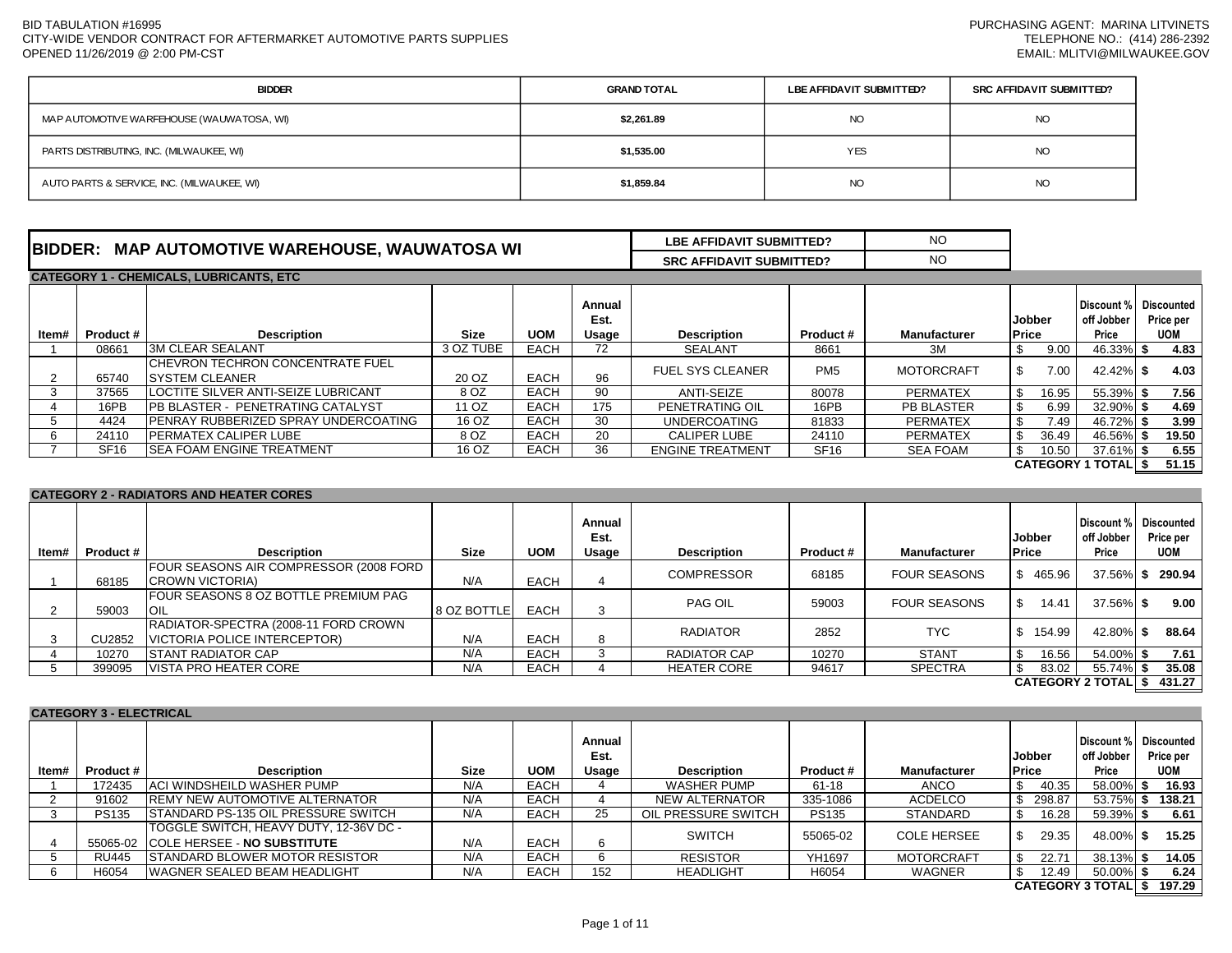## BID TABULATION #16995

## PURCHASING AGENT: MARINA LITVINETS

|       | CCATEGORY 4 - EXHAUST/MUFFLERS |                                          |             |             |        |                      |           |                     |                              |                       |                             |  |  |  |
|-------|--------------------------------|------------------------------------------|-------------|-------------|--------|----------------------|-----------|---------------------|------------------------------|-----------------------|-----------------------------|--|--|--|
|       |                                | 2:00 PM-CST                              |             |             |        |                      |           |                     |                              |                       | EMAIL: MLITVI@MILWAUKEE.GOV |  |  |  |
|       |                                |                                          |             |             | Annual |                      |           |                     |                              | Discount % Discounted |                             |  |  |  |
|       |                                |                                          |             |             | Est.   |                      |           |                     | <b>Jobber</b>                | off Jobber            | Price per                   |  |  |  |
| Item# | Product #                      | <b>Description</b>                       | <b>Size</b> | <b>UOM</b>  | Usage  | <b>Description</b>   | Product # | <b>Manufacturer</b> | <b>Price</b>                 | Price                 | <b>UOM</b>                  |  |  |  |
|       | 61                             | <b>INICKSON HEAVY DUTY MUFFLER CLAMP</b> | 3 INCH      | <b>EACH</b> | 220    | <b>MUFFLER CLAMP</b> | 35794     | <b>EXHAUST MATE</b> | 7.36                         | 50.00% \$             | 3.68                        |  |  |  |
|       | 41097                          | <b>EXHAUST ELBOW-WALKER</b>              | N/A         | <b>EACH</b> |        | <b>EXHAUST ELBOW</b> | 41097     | <b>WALKER</b>       | 49.49                        | $50.00\%$ \$          | 24.75                       |  |  |  |
|       | 40025                          | <b>WALKER FLEX TUBE</b>                  | 4"X25'      | ROLL        |        | <b>FLEX TUBE</b>     | 40025     | <b>WALKER</b>       | 227.50                       | 50.00% \$             | 113.75                      |  |  |  |
|       | 50525                          | <b>IWALKER CATALYTIC CONVERTER-ULTRA</b> | N/A         | <b>EACH</b> |        | <b>CAT CONVERTER</b> | 50525     | WALKER              | \$1,062.90                   | 50.00%                | 531.45                      |  |  |  |
|       |                                |                                          |             |             |        |                      |           |                     | <b>CATEGORY 4 TOTAL   \$</b> |                       | 673.63                      |  |  |  |

|                           | <b>CATEGORY 5 - IGNITION/EMISSION CONTROL PARTS</b> |                                                              |             |             |                         |                      |           |                     |                        |                                   |                                       |  |  |
|---------------------------|-----------------------------------------------------|--------------------------------------------------------------|-------------|-------------|-------------------------|----------------------|-----------|---------------------|------------------------|-----------------------------------|---------------------------------------|--|--|
| ltem#                     | Product #                                           | <b>Description</b>                                           | <b>Size</b> | <b>UOM</b>  | Annual<br>Est.<br>Usage | <b>Description</b>   | Product # | <b>Manufacturer</b> | <b>Jobber</b><br>Price | Discount %<br>off Jobber<br>Price | Discounted<br>Price per<br><b>UOM</b> |  |  |
|                           |                                                     | DC20008 DELPHI DISTRIBUTOR ROTOR                             | N/A         | <b>EACH</b> | 8                       | DIST ROTOR           | D465      | ACDELCO             | 17.48                  | 57.37% \$                         | 7.45                                  |  |  |
|                           | 234-4012                                            | <b>DENSO OXYGEN SENSOR</b>                                   | N/A         | EACH        | 18                      | <b>OXYGEN SENSOR</b> | 234-4012  | <b>DENSO</b>        | 61.44                  | 59.00% \$                         | 25.15                                 |  |  |
| -3                        | <b>DR474</b>                                        | DISTRIBUTION CAP - STANDARD (2000 GMC 2500)<br>W/5.7R        | N/A         | <b>EACH</b> | 20                      | <b>DIST CAP</b>      | D329A     | ACDELCO             | 77.09                  | 57.43% \$                         | 32.81                                 |  |  |
|                           | 27003                                               | <b>IGATES® SAFETY STRIPE II® - FUEL</b><br>LINE/PCV/EEC HOSE | 5/16"x25'   | FT.         | 17                      | <b>FUEL HOSE</b>     | 32103     | <b>ACDELCO</b>      | 1.94                   | 54.12% \$                         | 0.89                                  |  |  |
|                           | 438                                                 | SPARK PLUG - CHAMPION (RC 12ECC) - NO<br><b>SUBSTITUTE</b>   | N/A         | <b>EACH</b> | 56                      | <b>SPARK PLUG</b>    | 438       | <b>CHAMPION</b>     | 4.58                   | 57.64% \$                         | 1.94                                  |  |  |
| <b>CATEGORY 5 TOTAL S</b> |                                                     |                                                              |             |             |                         |                      |           |                     |                        |                                   | 68.24                                 |  |  |

# **CATEGORY 6 - SUSPENSION**

| ltem# | Product # | <b>Description</b>                                      | <b>Size</b> | <b>UOM</b>  | Annual<br>Est.<br>Usage | <b>Description</b>                      | Product #        | <b>Manufacturer</b> | <b>Jobber</b><br><b>Price</b> |        | Discount % Discounted<br>off Jobber<br>Price | Price per<br>UOM |  |
|-------|-----------|---------------------------------------------------------|-------------|-------------|-------------------------|-----------------------------------------|------------------|---------------------|-------------------------------|--------|----------------------------------------------|------------------|--|
|       |           | <b>HB88508-ABICENTER SUPPORT BEARING ASSEMBLY - SKF</b> | N/A         | <b>EACH</b> | 6                       | <b>CENTER SUPPORT</b><br><b>BEARING</b> | <b>HB88508AB</b> | AUTO EXTRA BEARING  |                               | 46.99  | 38.30% \$                                    | 28.99            |  |
|       | 32293     | <b>MONROE SHOCK ABSORBER</b>                            | N/A         | <b>EACH</b> | 38                      | <b>SHOCK ABSORBER</b>                   | $520-1$          | <b>ACDELCO</b>      | \$.                           | 37.52  | 47.33%                                       | 19.76            |  |
|       | K8685     | <b>MOOG LOWER BALL JOINT</b>                            | N/A         | <b>EACH</b> | 36                      | <b>BALL JOINT</b>                       | 46D2223A         | <b>ACDELCO</b>      |                               | 25.80  | 47.48% \$                                    | 13.55            |  |
|       | 401-1874  | IRAYBESTOS PROF GRADE CHASSIS OUTER TIE<br><b>ROD</b>   | N/A         | <b>EACH</b> | 24                      | TIE ROD                                 | 46A0874A         | <b>ACDELCO</b>      |                               | 52.61  | 47.51% \$                                    | 27.61            |  |
|       | SM5267    | <b>IKYB SHOCK MOUNT KIT</b>                             | N/A         | <b>EACH</b> | 80                      | <b>SHOCK MOUNT KIT</b>                  | SM5267           | <b>KYB</b>          |                               | 27.46  | 67.51% S                                     | 8.92             |  |
|       |           | 9214-0163 SENSEN SPEEDY STRUT                           | N/A         | <b>EACH</b> | 16                      | <b>STRUT ASSEMBLY</b>                   | 1345555          | <b>FCS</b>          |                               | 199.90 | 56.50% \$                                    | 86.94            |  |
|       |           |                                                         |             |             |                         |                                         |                  |                     |                               |        | <b>CATEGORY 6 TOTALIS</b>                    | 185.77           |  |

## **CATEGORY 7 - MISCELLANEOUS AUTOMOTIVE PARTS**

|       |           |                                                             |                      |             | Annual<br>Est. |                          |            |                    | <b>Jobber</b> | Discount %<br>off Jobber | Discounted<br>Price per |
|-------|-----------|-------------------------------------------------------------|----------------------|-------------|----------------|--------------------------|------------|--------------------|---------------|--------------------------|-------------------------|
| ltem# | Product # | <b>Description</b>                                          | <b>Size</b>          | <b>UOM</b>  | Usage          | <b>Description</b>       | Product #  | Manufacturer       | <b>Price</b>  | Price                    | <b>UOM</b>              |
|       | FG0111    | <b>IDELPHI ELECTRONIC FUEL PUMP</b>                         | N/A                  | <b>EACH</b> | 32             | <b>FUEL PUMP MODULE</b>  | MU1743     | ACDELCO            | 386.03<br>\$  | $50.00\%$ \$             | 193.01                  |
|       | 630-413   | <b>DORMAN REAR AXLE SHAFT</b>                               | N/A                  | <b>EACH</b> | 16             | <b>AXLE SHAFT</b>        | 630-413    | <b>DORMAN</b>      | 310.99<br>\$  | $60.13\%$ \$             | 123.98                  |
|       |           | <b>IEDELMANN STANDARD STEEL NUT MALE</b>                    | 3/16" TUBE X         |             |                | <b>STEEL NUT FITTING</b> | BLF-12B    | <b>AGS</b>         | 1.66          | 68.67% \$                | 0.52                    |
|       | 121003    | IINVERTED FLARE THREAD                                      | $3/16'$ ( $3/8-24$ ) | <b>EACH</b> | 16             |                          |            |                    |               |                          |                         |
|       | 10817     | <b>GAS CAP - STANT</b>                                      | N/A                  | EACH        | 11             | <b>GAS CAP</b>           | 10817      | <b>STANT</b>       | 8.12<br>-S    | 54.00% \$                | 3.73                    |
|       | 27045     | <b>GATES® - WET ARM WIPER HOSE</b>                          | 3/32x50              | <b>FT</b>   | 4 ROLLS        | <b>HOSE</b>              | 32806      | <b>ACDELCO</b>     | \$.<br>0.66   | 53.00% \$                | 0.31                    |
| 6     | 3VX560    | <b>IGOODYEAR/CONTINENTAL WEDGE BELT</b>                     | N/A                  | <b>EACH</b> | ◠              | <b>BELT</b>              | 3VX560     | ACDELCO            | \$<br>28.41   | 54.27% \$                | 12.99                   |
|       | 580279P   | <b>RAYBESTOS - DISC BRAKE ROTOR</b>                         | N/A                  | <b>EACH</b> | 80             | <b>BRAKE ROTOR</b>       | GP55097    | <b>BEST BRAKES</b> | S.<br>111.95  | $60.60\%$ \$             | 44.10                   |
| 8     |           | SP1367PPH RAYBESTOS METALLIC BRAKE PAD                      | N/A                  | <b>EACH</b> | 40             | <b>BRAKE PADS</b>        | Z36-1363   | POWER STOP         | 119.90<br>\$  | $50.00\%$ \$             | 59.95                   |
|       |           | BD125785 WAGNER BRAKE ROTOR                                 | N/A                  | <b>EACH</b> | 160            | <b>BRAKE ROTOR</b>       | GP54103    | <b>BEST BRAKES</b> | 87.95         | 55.00% \$                | 39.46                   |
| 10    | SX931     | <b>WAGNER BRAKE PAD</b>                                     | N/A                  | <b>EACH</b> | 80             | <b>BRAKE PADS</b>        | 14D931CHF1 | ACDELCO            | 55.09         | 51.00% \$                | 26.95                   |
|       | 620T      | SHARK STAR BRIGHT SURFACE PREPERATION P/ 25 PER PKG PACKAGE |                      |             | 6              | PREP PADS                | 7447       | 3M                 | 51.25         | 44.87% \$                | 28.25                   |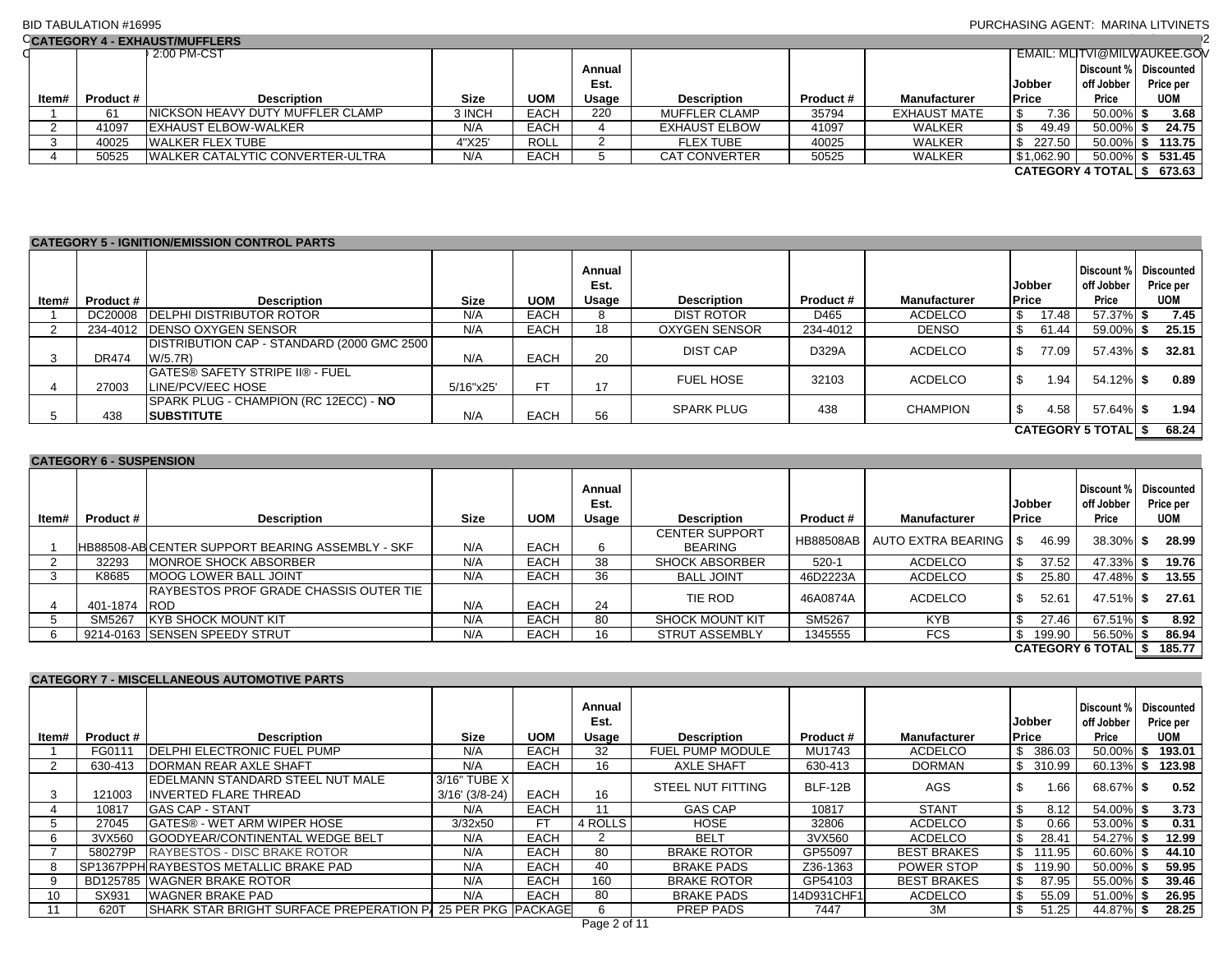#### BID TABULATION #16995  $\rm q$ ITY-WIDE VENDOR GONTRACT FOR DITIGRING RUST O LATOMOTIVE PARTS SUPPLIES. OPENED 11/26/2019 @ 2:00 PM-CST 12 07480 EMAIL: MLITVI@MILWAUKEE.GOV PURCHASING AGENT: MARINA LITVINETS TELEPHONE NO.: (414) 286-2392 **ROLOC SERVIST CONDITIONMINAL DISCOLACE - AND CONDITABLY THAT CONDITIONS** BX 10 ROLOC DISCS 7480 3M \$ 53.75 \$ 53.75 45.58% \$ 29.25 13 22-1 TRICO® EXACT FITt® - WIPER BLADE N/A EACH 400 WIPER BLADE 8-4422 ACDELCO \$ 6.77 50.00% **\$ 3.39** 14 | 5060923 |DAYCO BELT | N/A | EACH | 48 | BELT | 6K823 | ACDELCO | \$ 66.67 | 54.35%| **\$ 30.43** 15 CN-430 AGS NICOPP BRAKE LINE N/A EACH 10 BRAKE LINE CNC425K AGS \$ 132.59 60.00% **\$ 52.95** 16 51394 WIX FILTERS OIL FILTERS N/A EACH 12 FILTER 51394 WIX \$ 14.06 62.51% **\$ 5.27 \$ 654.55 CATEGORY 7 TOTAL**

**\$2,261.89 CATEGORIES 1-7 GRAND TOTAL**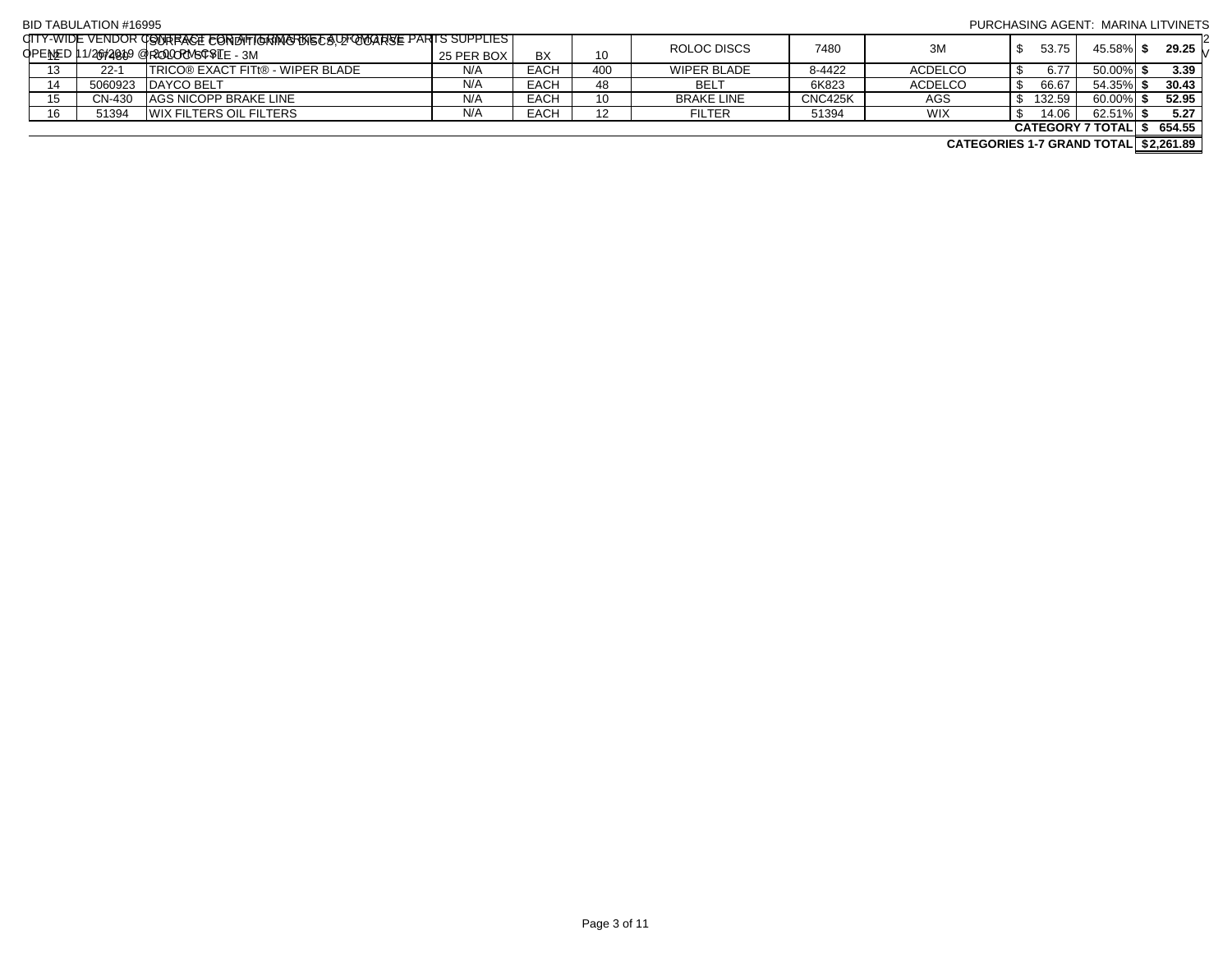# **CATEGORY - MISCELLANEOUS**

**NOTE: BIDDER MUST COMPLETE AND RETURN ATTACHMENT "A" WITH THIS BID TO BE ELIGIBLE FOR AN AWARD. BIDDER QUOTING "DISCOUNT % OFF" MUST PROVIDE THE CURRENT JOBBER PRICE** 

|                     | <b>BRAKE PARTS</b>                     |                   |        |
|---------------------|----------------------------------------|-------------------|--------|
| <b>Brand Name</b>   | <b>Brand Description</b>               | Percentage<br>Off |        |
| CARLSON             |                                        |                   |        |
| <b>HARDWARE</b>     | <b>BRAKE HARDWARE</b>                  |                   | 50.00% |
|                     |                                        |                   |        |
|                     |                                        |                   |        |
|                     | <b>CHEMICALS/LUBRICANTS</b>            |                   |        |
|                     |                                        | Percentage        |        |
| <b>Brand Name</b>   | <b>Brand Description</b>               | Off               |        |
| PARTS PLUS          | $\overline{\overline{\text{OIL}}}$     |                   | 30.00% |
|                     |                                        |                   |        |
|                     | AIR CONDITIONING/HEATER PARTS          |                   |        |
|                     |                                        | Percentage        |        |
| <b>Brand Name</b>   | <b>Brand Description</b>               | Off               |        |
| <b>FOUR SEASONS</b> | AIR CONDITIONING AND HEATER            |                   | 37.56% |
|                     |                                        |                   |        |
|                     |                                        |                   |        |
|                     | <b>ELECTRICAL PARTS</b>                |                   |        |
|                     |                                        | Percentage        |        |
| <b>Brand Name</b>   | <b>Brand Description</b>               | Off               |        |
| <b>REMY</b>         | <b>STARTERS</b>                        |                   | 50.00% |
|                     |                                        |                   |        |
|                     | <b>EXHAUST PARTS</b>                   |                   |        |
|                     |                                        | Percentage        |        |
| <b>Brand Name</b>   | <b>Brand Description</b>               | Off               |        |
| <b>WALKER</b>       | <b>EXHAUST PIPES</b>                   |                   | 50.00% |
|                     |                                        |                   |        |
|                     |                                        |                   |        |
|                     | <b>SUSPENSION PARTS</b>                |                   |        |
|                     |                                        | <b>Percentage</b> |        |
| <b>Brand Name</b>   | <b>Brand Description</b>               | Off               |        |
| <b>MOOG</b>         | BALL JOINTS, TIE RODS, IDLER ARMS      |                   | 56.00% |
|                     |                                        |                   |        |
|                     | <b>MISCELLANEOUS PARTS/SUPPLIES</b>    |                   |        |
|                     |                                        | Percentage        |        |
| <b>Brand Name</b>   | <b>Brand Description</b>               | Off               |        |
| <b>FELPRO</b>       | <b>GASKETS</b>                         |                   | 60.00% |
|                     |                                        |                   |        |
|                     |                                        |                   |        |
|                     | <b>IGNITION/EMISSION CONTROL PARTS</b> | Percentage        |        |
| <b>Brand Name</b>   | <b>Brand Description</b>               | Off               |        |
| <b>STANDARD</b>     | <b>IGNITION COILS ETC.</b>             |                   | 55.00% |
|                     |                                        |                   |        |
|                     |                                        |                   |        |
|                     |                                        |                   |        |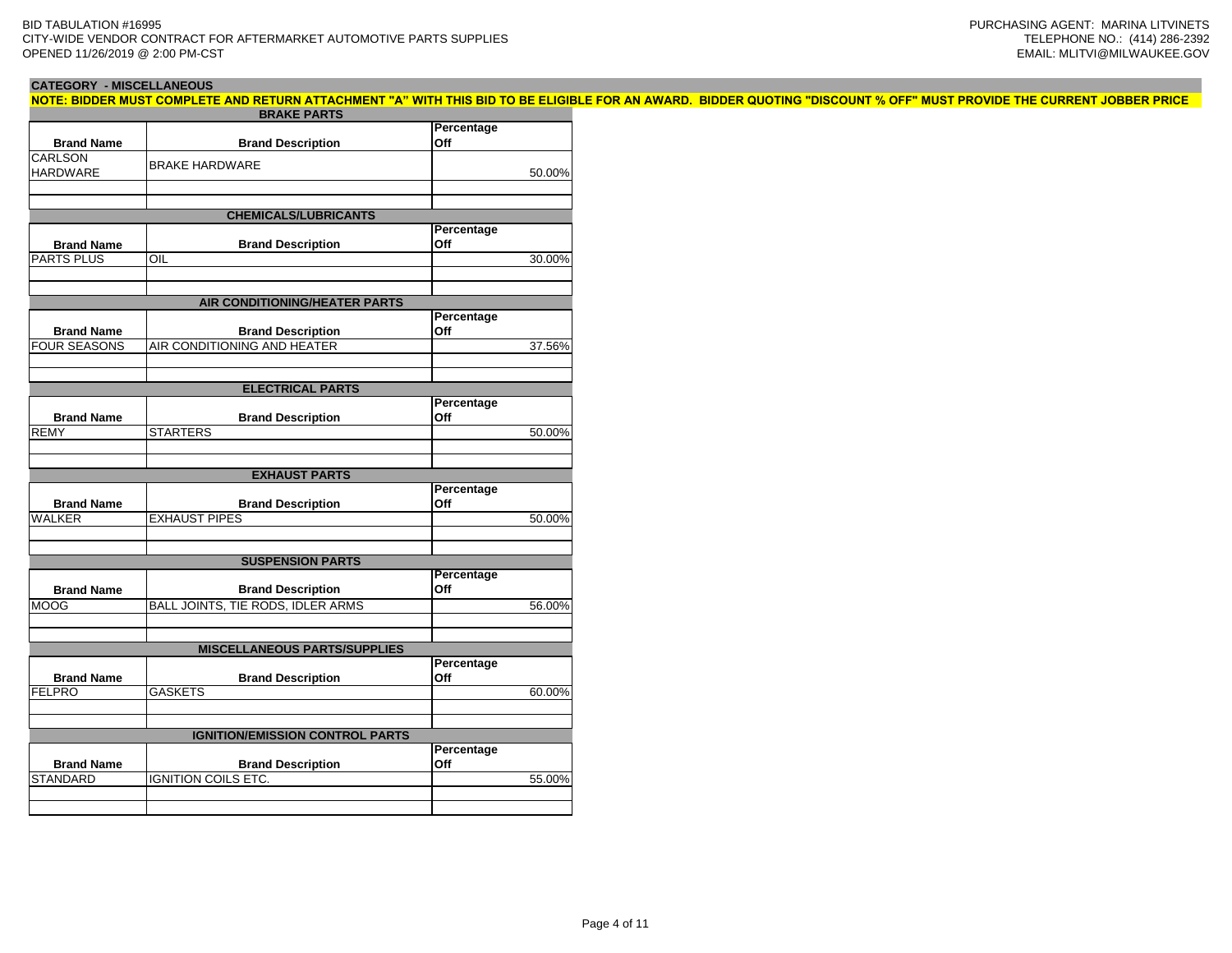|                      |                                                                                     | <b>SUBMITTED?</b><br><b>LBE AFFIDAVIT</b> | VE <sup></sup><br>ت ⊐ا |
|----------------------|-------------------------------------------------------------------------------------|-------------------------------------------|------------------------|
| <b>BIDDER</b><br>EN. | <b>INC</b><br><b>MILWAUKEE</b><br>. WI<br><b>TRIBUTING</b><br><b>DISTI</b><br>PARTS | SRC<br><b>SUBMITTED?</b><br>. AFFIDAVIT   | NC                     |

|       | <b>CATEGORY 1 - CHEMICALS, LUBRICANTS, ETC</b> |                                                                    |                                                                     |             |           |                                       |                               |                  |                                              |       |                           |  |       |
|-------|------------------------------------------------|--------------------------------------------------------------------|---------------------------------------------------------------------|-------------|-----------|---------------------------------------|-------------------------------|------------------|----------------------------------------------|-------|---------------------------|--|-------|
| ltem# | Product #                                      | <b>Description</b>                                                 | Annual<br>Est.<br><b>UOM</b><br><b>Description</b><br>Size<br>Usage |             | Product # | <b>Manufacturer</b>                   | <b>Jobber</b><br><b>Price</b> |                  | Discount % Discounted<br>off Jobber<br>Price |       | Price per<br><b>UOM</b>   |  |       |
|       | 08661                                          | <b>I3M CLEAR SEALANT</b>                                           | 3 OZ TUBE                                                           | <b>EACH</b> | 72        | <b>CLEAR SEALANT</b>                  | 73009                         | <b>VERSACHEM</b> |                                              | 3.94  | $0.00\%$ \$               |  | 3.94  |
|       | 65740                                          | <b>ICHEVRON TECHRON CONCENTRATE FUEL</b><br><b>ISYSTEM CLEANER</b> | 20 OZ                                                               | <b>EACH</b> | 96        | TECHRON FUEL SYSTEM<br><b>CLEANER</b> | 65740                         | <b>CHEVRON</b>   |                                              | 12.49 | 20.00% \$                 |  | 9.99  |
|       | 37565                                          | <b>LOCTITE SILVER ANTI-SEIZE LUBRICANT</b>                         | 8 OZ                                                                | <b>EACH</b> | 90        | SILVER SEIZE SEIZE<br>LUBRICANT       | 37565                         | <b>LOCTITE</b>   |                                              | 6.56  | $0.00\%$ \$               |  | 6.56  |
|       | 16PB                                           | <b>IPB BLASTER - PENETRATING CATALYST</b>                          | 11 OZ                                                               | <b>EACH</b> | 175       | <b>PENETRATING CATALYST</b>           | 16PB                          | <b>BLASTER</b>   | \$.                                          | 4.79  | 11.00% \$                 |  | 4.28  |
|       | 4424                                           | <b>IPENRAY RUBBERIZED SPRAY UNDERCOATING</b>                       | 16 OZ                                                               | <b>EACH</b> | 30        | SPRAY UNDERCOATING                    | 4424                          | <b>PENRAY</b>    | S                                            | 5.75  | $0.00\%$ \$               |  | 5.75  |
|       | 24110                                          | <b>IPERMATEX CALIPER LUBE</b>                                      | 8 OZ                                                                | <b>EACH</b> | 20        | <b>CALIPER LUBE</b>                   | 26080                         | <b>VERSACHEM</b> |                                              | 9.24  | $0.00\%$ \$               |  | 9.24  |
|       | SF <sub>16</sub>                               | <b>ISEA FOAM ENGINE TREATMENT</b>                                  | 16 OZ                                                               | EACH        | 36        | <b>FOAM ENGINE TREATMENT</b>          | SF <sub>16</sub>              | SEA FOAM         |                                              | 7.39  | $11.00\%$ \$              |  | 6.60  |
|       |                                                |                                                                    |                                                                     |             |           |                                       |                               |                  |                                              |       | <b>CATEGORY 1 TOTAL S</b> |  | 46.36 |

|       | <b>CATEGORY 2 - RADIATORS AND HEATER CORES</b> |                                                                      |             |             |                         |                     |           |                          |                               |                                              |  |                         |  |
|-------|------------------------------------------------|----------------------------------------------------------------------|-------------|-------------|-------------------------|---------------------|-----------|--------------------------|-------------------------------|----------------------------------------------|--|-------------------------|--|
| ltem# | <b>Product #</b>                               | <b>Description</b>                                                   | <b>Size</b> | <b>UOM</b>  | Annual<br>Est.<br>Usage | <b>Description</b>  | Product # | <b>Manufacturer</b>      | <b>Jobber</b><br><b>Price</b> | Discount % Discounted<br>off Jobber<br>Price |  | Price per<br><b>UOM</b> |  |
|       | 68185                                          | FOUR SEASONS AIR COMPRESSOR (2008 FORD<br><b>ICROWN VICTORIA)</b>    | N/A         | <b>EACH</b> |                         | AIR COMPRESSOR      | 68185     | <b>FOUR SEASONS</b>      | \$281.83                      | $40.00\%$ \$                                 |  | 169.10                  |  |
|       | 59003                                          | FOUR SEASONS 8 OZ BOTTLE PREMIUM PAG<br>IOIL                         | 8 OZ BOTTLE | <b>EACH</b> |                         | 80Z PAG OIL         | 68226     | TECHNICAL CHEMICALS   \$ | 6.49                          | 45.00% \$                                    |  | 3.57                    |  |
|       | CU2852                                         | RADIATOR-SPECTRA (2008-11 FORD CROWN<br>VICTORIA POLICE INTERCEPTOR) | N/A         | <b>EACH</b> | 8                       | <b>RADIATOR</b>     | RAD2852   | <b>FVP</b>               | \$<br>129.07                  | 33.00% \$                                    |  | 86.48                   |  |
|       | 10270                                          | <b>ISTANT RADIATOR CAP</b>                                           | N/A         | <b>EACH</b> |                         | <b>RADIATOR CAP</b> | 10270     | <b>STANT</b>             | 8.16                          | $0.00\%$ \$                                  |  | 8.16                    |  |
|       | 399095                                         | <b>VISTA PRO HEATER CORE</b>                                         | N/A         | <b>EACH</b> |                         | <b>HEATER CORE</b>  | 98617     | <b>PRO SOURCE</b>        | 55.26<br>£.                   | 47.00% \$                                    |  | 29.23                   |  |
|       |                                                |                                                                      |             |             |                         |                     |           |                          | <b>CATEGORY 2 TOTALI \$</b>   |                                              |  | 296.54                  |  |

|       | <b>CATEGORY 3 - ELECTRICAL</b> |                                             |             |             |                         |                            |              |                     |                        |                             |                                                  |
|-------|--------------------------------|---------------------------------------------|-------------|-------------|-------------------------|----------------------------|--------------|---------------------|------------------------|-----------------------------|--------------------------------------------------|
| ltem# | Product #                      | <b>Description</b>                          | <b>Size</b> | <b>UOM</b>  | Annual<br>Est.<br>Usage | <b>Description</b>         | Product #    | <b>Manufacturer</b> | <b>Jobber</b><br>Price | off Jobber<br>Price         | Discount % Discounted<br>Price per<br><b>UOM</b> |
|       | 172435                         | <b>ACI WINDSHEILD WASHER PUMP</b>           | N/A         | <b>EACH</b> |                         | <b>WASHER PUMP</b>         | 172435       | ACI                 | 12.08 <sub>1</sub>     | $0.00\%$ \$                 | 12.08                                            |
|       | 91602                          | <b>IREMY NEW AUTOMOTIVE ALTERNATOR</b>      | N/A         | <b>EACH</b> |                         | NEW ALTERNATOR             | 91602        | <b>REMY</b>         | -S<br>176.79           | 38.00%                      | 109.61                                           |
|       | <b>PS135</b>                   | <b>ISTANDARD PS-135 OIL PRESSURE SWITCH</b> | N/A         | <b>EACH</b> | 25                      | OIL PRESSURE SWITCH        | <b>PS135</b> | <b>STANDARD</b>     | 7.86<br>\$             | 20.00%                      | 6.29                                             |
|       |                                | TOGGLE SWITCH, HEAVY DUTY, 12-36V DC -      |             |             |                         | <b>TOGGLE SWITCH</b>       | 55065-02     | <b>COLE HERSEE</b>  | 22.04                  | $50.00\%$ \$                | 11.02                                            |
|       |                                | 55065-02 COLE HERSEE - NO SUBSTITUTE        | N/A         | <b>EACH</b> | 6                       |                            |              |                     |                        |                             |                                                  |
|       | RU445                          | <b>ISTANDARD BLOWER MOTOR RESISTOR</b>      | N/A         | <b>EACH</b> |                         | <b>BLOW MOTOR RESISTOR</b> | <b>RU445</b> | <b>STANDARD</b>     | \$<br>17.50            | 20.00%                      | 14.00                                            |
|       | H6054                          | <b>IWAGNER SEALED BEAM HEADLIGHT</b>        | N/A         | <b>EACH</b> | 152                     | <b>HEADLIGHT</b>           | H6054        | <b>EIKO</b>         | 9.36                   | 25.00% \$                   | 7.02                                             |
|       |                                |                                             |             |             |                         |                            |              |                     |                        | <b>CATEGORY 3 TOTALI \$</b> | 160.02                                           |

|       | <b>CATEGORY 4 - EXHAUST/MUFFLERS</b> |                                          |             |             |                         |                            |           |                     |                         |                     |                                                  |  |  |  |
|-------|--------------------------------------|------------------------------------------|-------------|-------------|-------------------------|----------------------------|-----------|---------------------|-------------------------|---------------------|--------------------------------------------------|--|--|--|
| ltem# | Product #                            | <b>Description</b>                       | <b>Size</b> | <b>UOM</b>  | Annual<br>Est.<br>Usage | <b>Description</b>         | Product # | <b>Manufacturer</b> | Jobber<br><b>Price</b>  | off Jobber<br>Price | Discount % Discounted<br>Price per<br><b>UOM</b> |  |  |  |
|       | 61                                   | <b>INICKSON HEAVY DUTY MUFFLER CLAMP</b> | 3 INCH      | <b>EACH</b> | 220                     | <b>MUFFLER CLAMP</b>       | 33300     | <b>WALKER</b>       | 2.57                    | 15.00% \$           | 2.18                                             |  |  |  |
|       | 41097                                | <b>EXHAUST ELBOW-WALKER</b>              | N/A         | <b>EACH</b> |                         | <b>ELBOW</b>               | 41097     | <b>WALKER</b>       | 24.75                   | 15.00% \$           | 21.04                                            |  |  |  |
|       | 40025                                | <b>WALKER FLEX TUBE</b>                  | 4"X25'      | <b>ROLL</b> |                         | <b>FLEX TUBE</b>           | 40025     | <b>WALKER</b>       | 113.75                  | $15.00\%$ \$        | 96.69                                            |  |  |  |
|       | 50525                                | IWALKER CATALYTIC CONVERTER-ULTRA        | N/A         | <b>EACH</b> |                         | <b>CATALYTIC CONVERTER</b> | 50525     | <b>WALKER</b>       | 428.15                  | 15.00%              | 363.93                                           |  |  |  |
|       |                                      |                                          |             |             |                         |                            |           |                     | <b>CATEGORY 4 TOTAL</b> |                     | 483.84                                           |  |  |  |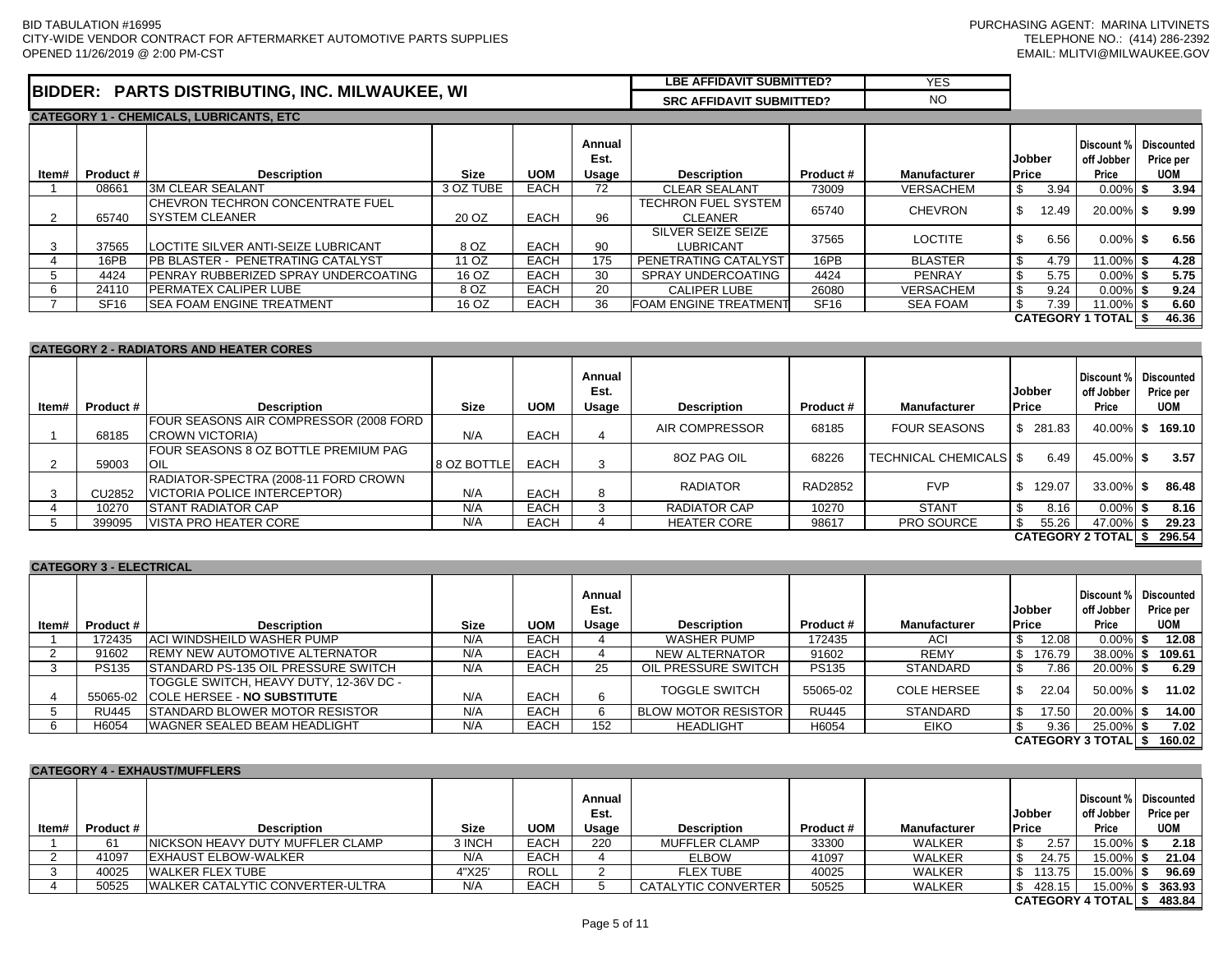**CATEGORY 5 - IGNITION/EMISSION CONTROL PARTS**

#### **Item# Product # Description Size UOM Annual Est. Usage Description Product # Manufacturer Jobber Price Discount % off Jobber Price Discounted Price per UOM** 1 DC20008 DELPHI DISTRIBUTOR ROTOR N/A EACH 8 ROTOR DC20008 DELPHI \$ 10.12 30.00% **\$ 7.08** 2 234-4012 DENSO OXYGEN SENSOR N/A EACH 18 O2 SENSOR 234-4012 DENSO \$ 34.39 25.00% **\$ 25.79** 3 DR474 DISTRIBUTION CAP - STANDARD (2000 GMC 2500 W/5.7R) N/A EACH <sup>20</sup> CAP DC20010 DELPHI \$ 43.97 30.00% **\$ 30.78** 4 27003 GATES® SAFETY STRIPE II® - FUEL LINE/PCV/EEC HOSE 5/16"x25' FT <sup>17</sup> FUEL LINE HOSE FI5035 THERMOID \$ 6.16 0.00% **\$ 6.16** 5 438 SPARK PLUG - CHAMPION (RC 12ECC) - **NO SUBSTITUTE** N/A EACH <sup>56</sup> SPARK PLUG <sup>438</sup> CHAMPION \$ 1.99 0.00% **\$ 1.99 \$ 71.80 Item# Product # Description Size UOM Annual Est. Usage Description Product # Manufacturer Jobber Price Discount % off Jobber Price Discounted Price per UOM** 1 HB88508-AB CENTER SUPPORT BEARING ASSEMBLY - SKF N/A FEACH 6 CENTER SUPPORT BEARING <sup>6053</sup> ANCHOR \$ 14.47 0.00% **\$ 14.47** 2 32293 MONROE SHOCK ABSORBER N/A EACH 38 SHOCK 342484 FCS \$ 23.72 50.00% **\$ 11.86** 3 K8685 MOOG LOWER BALL JOINT N/A EACH 36 BALL JOINT 610.61009 CENTRIC \$ 48.96 50.00% **\$ 24.48** 4 401-1874 RAYBESTOS PROF GRADE CHASSIS OUTER TIE ROD N/A EACH <sup>24</sup> TIE ROD 612.61049 CENTRIC \$ 42.18 50.00% **\$ 21.09** 5 SM5267 KYB SHOCK MOUNT KIT | N/A | EACH | 80 | SHOCK MOUNT | SM5267 | KYB | \$ 11.48 | 0.00%| **\$ 11.48** 6 9214-0163 SENSEN SPEEDY STRUT N/A EACH 16 LOADED STRUT 1345555 FCS \$ 125.06 50.00% **\$ 62.53 \$ 145.91 CATEGORY 6 TOTAL Item# Product # Description Size Bush Size UOM Annual Est. Usage Description Product # Manufacturer Jobber Price Discount % off Jobber Price Discounted Price per UOM** 1 FG0111 DELPHI ELECTRONIC FUEL PUMP N/A EACH 32 FUEL PUMP SP6177M SPECTRA PREMIUM \$ 133.43 33.00% **\$ 88.95** 2 630-413 DORMAN REAR AXLE SHAFT N/A EACH 16 AXLE SHAFT 630413 DORMAN \$ 128.56 15.00% **\$ 109.28** 3 121003 EDELMANN STANDARD STEEL NUT MALE INVERTED FLARE THREAD 3/16" TUBE X 3/16' (3/8-24) EACH <sup>16</sup> INVERTED FLARE NUT <sup>121003</sup> EDELMANN \$ 0.52 0.00% **\$ 0.52** 4 10817 GAS CAP - STANT N/A EACH 11 GAS CAP 10817 STANT \$ 4.94 0.00% **\$ 4.94** 5 27045 GATES® - WET ARM WIPER HOSE 3/32x50 FT 4 ROLLS WIPER HOSE 333850 THERMOID \$ 0.66 0.00% **\$ 0.66** 6 3VX560 GOODYEAR/CONTINENTAL WEDGE BELT N/A EACH 2 WEDGE BELT 3VX560 CONTINENTAL \$ 12.44 0.00% **\$ 12.44** 7 580279P RAYBESTOS - DISC BRAKE ROTOR N/A EACH 80 BRAKE ROTOR SB580279 SILENTSTOP \$ 25.67 13.00% **\$ 22.32** 8 SP1367PPH RAYBESTOS METALLIC BRAKE PAD N/A EACH 40 BRAKE PAD QM1363 SILENTSTOP \$ 14.64 13.00% **\$ 12.73** 9 BD125785 WAGNER BRAKE ROTOR N/A EACH 160 BRAKE ROTOR SB680110 SILENTSTOP \$ 20.33 13.00% **\$ 17.68** 10 SX931 WAGNER BRAKE PAD N/A | EACH | 80 | BRAKE PAD | QM931 | SILENTSTOP |\$ 14.64 | 13.00%| **\$ 12.73** 11 620T SHARK STAR BRIGHT SURFACE PREPERATION PA 25 PER PKG PACKAGE 6 SURFACE PREP PAD 620T SHARK 5 20.00 30.00% **\$ 14.00** 12 07480 SURFACE CONDITIONING DISCS, 2" COARSE - ROLOC STYLE - 3M 20.00%, 2007 AND 25 PER BOX 25 PAR 25 PAD 3000 SURFACE PREP PAD 20062 2008 SHARK 30.00% \$ 13.21<br>ROLOC STYLE - 3M 13 22-1 TRICO® EXACT FITt® - WIPER BLADE N/A EACH 400 WIPER BLADE 31-22 ANCO \$ 3.99 0.00% **\$ 3.99** 14 5060923 DAYCO BELT N/A EACH 48 BELT 6PK2345 BANDO \$ 13.11 0.00% **\$ 11.40** 15 CN-430 AGS NICOPP BRAKE LINE N/A EACH 10 NICOPP BRAKE LINE CN430 AGS \$ 3.99 0.00% **\$ 3.99** 16 51394 WIX FILTERS OIL FILTERS N/A EACH 12 OIL FILTER PG4476F PREMIUM GUARD \$ 1.69 0.00% **\$ 1.69 \$ 330.53 CATEGORY 5 TOTAL CATEGORY 6 - SUSPENSION CATEGORY 7 - MISCELLANEOUS AUTOMOTIVE PARTS**

**CATEGORY 7 TOTAL**

**\$1,535.00 CATEGORIES 1-7 GRAND TOTAL**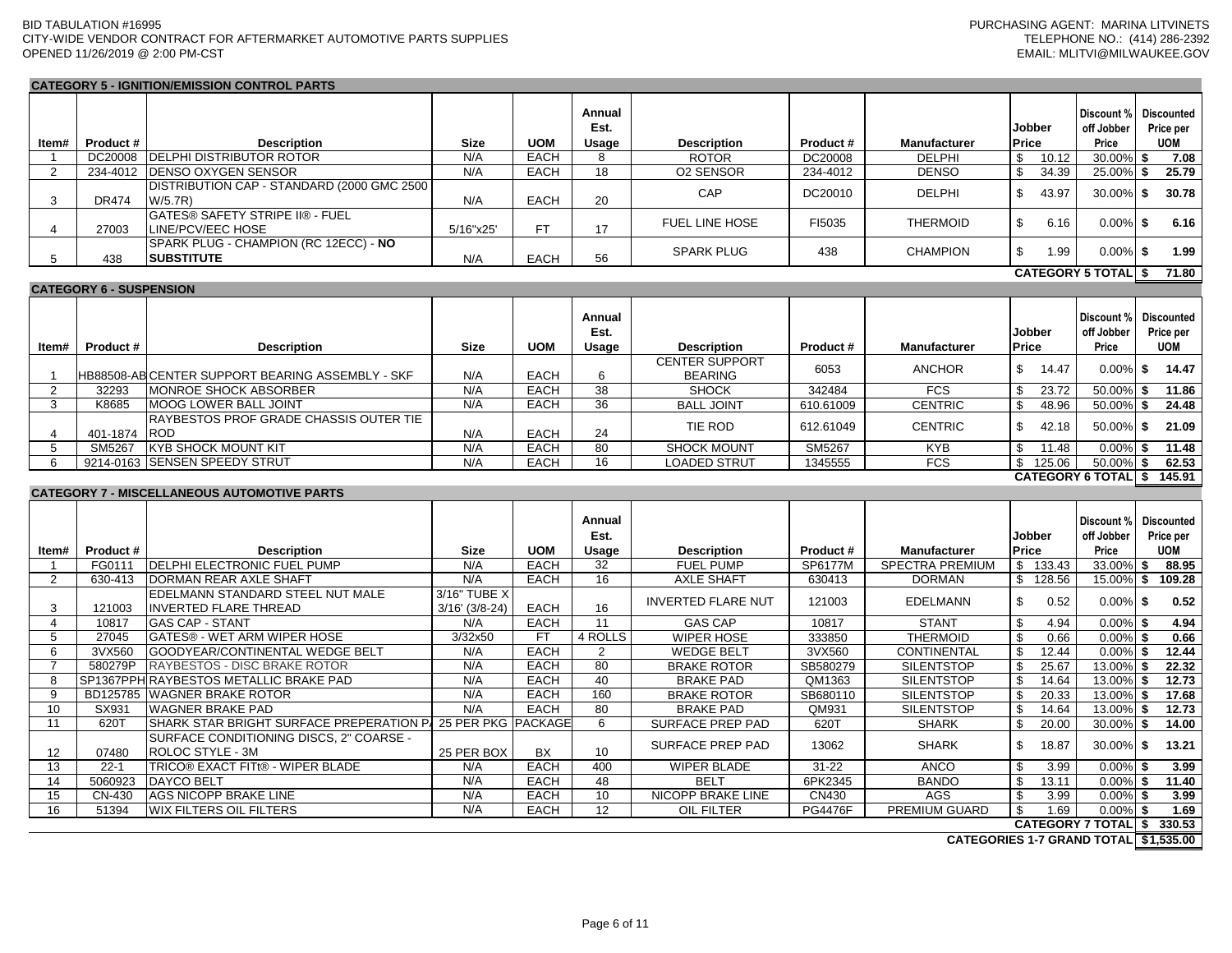| <b>CATEGORY - MISCELLANEOUS</b> |                                                                                                                                                                       |            |
|---------------------------------|-----------------------------------------------------------------------------------------------------------------------------------------------------------------------|------------|
|                                 | NOTE: BIDDER MUST COMPLETE AND RETURN ATTACHMENT "A" WITH THIS BID TO BE ELIGIBLE FOR AN AWARD. BIDDER QUOTING "DISCOUNT % OFF" MUST PROVIDE THE CURRENT JOBBER PRICE |            |
|                                 | <b>BRAKE PARTS</b>                                                                                                                                                    |            |
|                                 |                                                                                                                                                                       | Percentage |
| <b>Brand Name</b>               | <b>Brand Description</b>                                                                                                                                              | <b>Off</b> |
| <b>SILENTSTOP</b>               | <b>IBRAKE ROTORS</b>                                                                                                                                                  | 13.00%     |
| <b>SILENTSTOP</b>               | <b>BRAKE PADS</b>                                                                                                                                                     | 13.00%     |
|                                 |                                                                                                                                                                       |            |
|                                 | <b>CHEMICALS/LUBRICANTS</b>                                                                                                                                           |            |
|                                 |                                                                                                                                                                       | Percentage |
| <b>Brand Name</b>               | <b>Brand Description</b>                                                                                                                                              | <b>Off</b> |
| PENRAY                          | CHEMICALS/LUBRICANTS                                                                                                                                                  | 0.00%      |
| <b>VERSACHEM</b>                | CHEMICALS/LUBRICANTS                                                                                                                                                  | 0.00%      |
| <b>LOCTITE</b>                  | CHEMICALS/LUBRICANTS                                                                                                                                                  | 0.00%      |
|                                 |                                                                                                                                                                       |            |

|                       | <b>AIR CONDITIONING/HEATER PARTS</b>                  |            |        |  |  |  |  |  |  |  |  |  |
|-----------------------|-------------------------------------------------------|------------|--------|--|--|--|--|--|--|--|--|--|
|                       |                                                       | Percentage |        |  |  |  |  |  |  |  |  |  |
| <b>Brand Name</b>     | <b>Brand Description</b>                              | Off        |        |  |  |  |  |  |  |  |  |  |
| <b>FOUR SEASONS</b>   | <b>AC/HEATER COMPONENTS</b>                           |            | 40.00% |  |  |  |  |  |  |  |  |  |
|                       | TECHNICAL CHEMICJOHNSONS/TECHNICAL CHEMICAL AC FLUIDS |            | 45.00% |  |  |  |  |  |  |  |  |  |
|                       |                                                       |            |        |  |  |  |  |  |  |  |  |  |
|                       | <b>ELECTRICAL PARTS</b>                               |            |        |  |  |  |  |  |  |  |  |  |
|                       |                                                       | Percentage |        |  |  |  |  |  |  |  |  |  |
| <b>Brand Name</b>     | <b>Brand Description</b>                              | Off        |        |  |  |  |  |  |  |  |  |  |
| <b>STANDARD</b>       | <b>ELECTRICAL PARTS</b>                               |            | 20.00% |  |  |  |  |  |  |  |  |  |
| ACI                   | <b>WASHER PUMPS</b>                                   |            | 0.00%  |  |  |  |  |  |  |  |  |  |
|                       |                                                       |            |        |  |  |  |  |  |  |  |  |  |
|                       | <b>EXHAUST PARTS</b>                                  |            |        |  |  |  |  |  |  |  |  |  |
|                       |                                                       | Percentage |        |  |  |  |  |  |  |  |  |  |
| <b>Brand Name</b>     | <b>Brand Description</b>                              | Off        |        |  |  |  |  |  |  |  |  |  |
| <b>WALKER EXHAUST</b> | <b>EXHAUST PARTS</b>                                  |            | 15.00% |  |  |  |  |  |  |  |  |  |
|                       |                                                       |            |        |  |  |  |  |  |  |  |  |  |
|                       |                                                       |            |        |  |  |  |  |  |  |  |  |  |
|                       | <b>SUSPENSION PARTS</b>                               |            |        |  |  |  |  |  |  |  |  |  |
|                       |                                                       | Percentage |        |  |  |  |  |  |  |  |  |  |
| <b>Brand Name</b>     | <b>Brand Description</b>                              | Off        |        |  |  |  |  |  |  |  |  |  |
| <b>FCS</b>            | <b>SHOCKS AND STRUTS</b>                              |            | 50.00% |  |  |  |  |  |  |  |  |  |
| <b>CENTRIC</b>        | CHASSIS & STEERING PARTS                              |            | 50.00% |  |  |  |  |  |  |  |  |  |
|                       |                                                       |            |        |  |  |  |  |  |  |  |  |  |

| <b>MISCELLANEOUS PARTS/SUPPLIES</b> |                                        |            |  |  |  |  |  |  |  |  |  |
|-------------------------------------|----------------------------------------|------------|--|--|--|--|--|--|--|--|--|
|                                     |                                        | Percentage |  |  |  |  |  |  |  |  |  |
| <b>Brand Name</b>                   | <b>Brand Description</b>               | Off        |  |  |  |  |  |  |  |  |  |
| <b>SHARK</b>                        | <b>ABRASIVES</b>                       | 30.00%     |  |  |  |  |  |  |  |  |  |
| <b>EDELMANN</b>                     | <b>FITTINGS</b>                        | 0.00%      |  |  |  |  |  |  |  |  |  |
| <b>PREMIUM GUARD</b>                | <b>FILTERS</b>                         | 0.00%      |  |  |  |  |  |  |  |  |  |
|                                     | <b>IGNITION/EMISSION CONTROL PARTS</b> |            |  |  |  |  |  |  |  |  |  |
|                                     |                                        | Percentage |  |  |  |  |  |  |  |  |  |
|                                     |                                        |            |  |  |  |  |  |  |  |  |  |
| <b>Brand Name</b>                   | <b>Brand Description</b>               | Off        |  |  |  |  |  |  |  |  |  |
| <b>DELPHI</b>                       | <b>IGNITION/EMISSION PARTS</b>         | 30.00%     |  |  |  |  |  |  |  |  |  |
| <b>CHAMPION</b>                     | <b>SPARK PLUGS</b>                     | 0.00%      |  |  |  |  |  |  |  |  |  |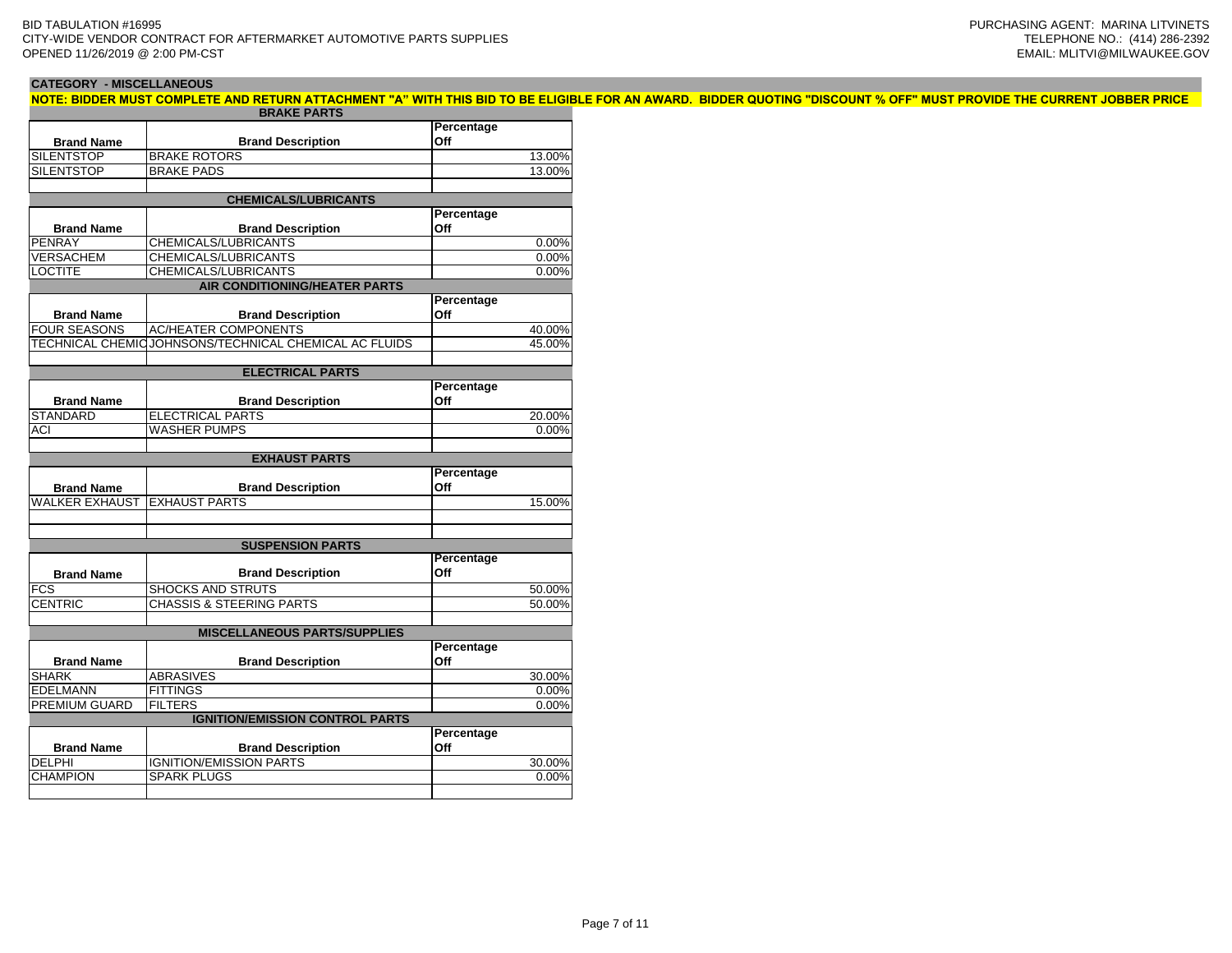| <b>BIDDER:</b><br><b>AUTO PARTS &amp; SERVICE, INC. MILWAUKEE WI</b> | LBE AFFIDAVIT SUBMITTED?        | N <sub>C</sub> |
|----------------------------------------------------------------------|---------------------------------|----------------|
|                                                                      | <b>SRC AFFIDAVIT SUBMITTED?</b> | N <sub>C</sub> |
| <b>CATEGORY 1 - CHEMICALS, LUBRICANTS, ETC.</b>                      |                                 |                |

| ltem# | Product #   | <b>Description</b>                                          | <b>Size</b> | <b>UOM</b>  | Annual<br>Est.<br>Usage | <b>Description</b>  | Product #   | <b>Manufacturer</b> | <b>Jobber</b><br><b>Price</b> | Discount %<br>off Jobber<br>Price | <b>Discounted</b><br>Price per<br><b>UOM</b> |
|-------|-------------|-------------------------------------------------------------|-------------|-------------|-------------------------|---------------------|-------------|---------------------|-------------------------------|-----------------------------------|----------------------------------------------|
|       | 08661       | <b>3M CLEAR SEALANT</b>                                     | 3 OZ TUBE   | <b>EACH</b> | 72                      | ADHESIVE            | 80050       | <b>PERMATEX</b>     |                               | 36.00%<br>4.10                    | 2.62                                         |
|       | 65740       | <b>ICHEVRON TECHRON CONCENTRATE FUEL</b><br>ISYSTEM CLEANER | 20 OZ       | <b>EACH</b> | 96                      | <b>FUEL SYS CLE</b> | 65740       | <b>CHEVRON</b>      |                               | 49.00% \$<br>13.95                | 7.11                                         |
|       | 37565       | LOCTITE SILVER ANTI-SEIZE LUBRICANT                         | 8 OZ        | <b>EACH</b> | 90                      | <b>ADHESIVE</b>     | 81844       | <b>PERMATEX</b>     |                               | $36.00\%$ \$<br>2.33              | 1.49                                         |
|       | 16PB        | <b>IPB BLASTER - PENETRATING CATALYST</b>                   | 11 OZ       | EACH        | 175                     | PENETRANT           | 16PB        | <b>BLASTER</b>      |                               | 27.00% \$<br>4.99                 | 3.64                                         |
|       | 4424        | PENRAY RUBBERIZED SPRAY UNDERCOATING                        | 16 OZ       | <b>EACH</b> | 30                      | SP UNDERCOAT        | 4424        | <b>PENRAY</b>       |                               | 25.00%<br>5.29                    | 3.97                                         |
|       | 24110       | <b>IPERMATEX CALIPER LUBE</b>                               | 8 OZ        | <b>EACH</b> | 20                      | CAL LUBE            | 24110       | <b>PERMATEX</b>     |                               | 15.44<br>36.00%                   | 9.88                                         |
|       | <b>SF16</b> | ISEA FOAM ENGINE TREATMENT                                  | 16 OZ       | <b>EACH</b> | 36                      | <b>ENG TRTM</b>     | <b>SF16</b> | <b>SEA FOAM</b>     |                               | 20.00%<br>6.99                    | 5.59                                         |
|       |             |                                                             |             |             |                         |                     |             |                     |                               | <b>CATEGORY 1 TOTALI</b>          | 34.30                                        |

#### **CATEGORY 2 - RADIATORS AND HEATER CORES**

| ltem# | Product # | <b>Description</b>                                                   | <b>Size</b> | <b>UOM</b>  | Annual<br>Est.<br>Usage | <b>Description</b> | Product # | <b>Manufacturer</b> | Jobber<br><b>Price</b>   | off Jobber<br>Price | Discount % Discounted<br>Price per<br><b>UOM</b> |
|-------|-----------|----------------------------------------------------------------------|-------------|-------------|-------------------------|--------------------|-----------|---------------------|--------------------------|---------------------|--------------------------------------------------|
|       | 68185     | FOUR SEASONS AIR COMPRESSOR (2008 FORD<br>CROWN VICTORIA)            | N/A         | <b>EACH</b> |                         | <b>COMPRESSOR</b>  | 651268    | <b>GLOBAL</b>       | 472.50                   | 50.00%              | 236.25                                           |
|       | 59003     | FOUR SEASONS 8 OZ BOTTLE PREMIUM PAG<br><b>OIL</b>                   | 8 OZ BOTTLE | <b>EACH</b> | 3                       | PAG OIL            | 59003     | <b>FOUR SEASONS</b> | 11.42                    | 40.00% \$           | 6.85                                             |
|       | CU2852    | RADIATOR-SPECTRA (2008-11 FORD CROWN<br>VICTORIA POLICE INTERCEPTOR) | N/A         | <b>EACH</b> | Õ                       | <b>RADIATOR</b>    | 2852      | <b>KEYSTONE</b>     | 160.00                   | 50.00% \$           | 80.00                                            |
|       | 10270     | ISTANT RADIATOR CAP                                                  | N/A         | <b>EACH</b> |                         | RADIATOR CAP       | 10270     | <b>STANT</b>        | 17.70                    | 40.00%              | 10.62                                            |
|       | 399095    | <b>VISTA PRO HEATER CORE</b>                                         | N/A         | EACH        |                         | <b>HEATER CORE</b> | 94740     | <b>KEYSTONE</b>     | 66.00                    | 50.00%              | 33.00                                            |
|       |           |                                                                      |             |             |                         |                    |           |                     | <b>CATEGORY 2 TOTALI</b> |                     | 366.72                                           |

#### **CATEGORY 3 - ELECTRICAL**

| ltem# | <b>Product #</b> | <b>Description</b>                                                              | <b>Size</b> | <b>UOM</b>  | Annual<br>Est.<br>Usage | <b>Description</b> | Product #    | <b>Manufacturer</b> | <b>Jobber</b><br><b>Price</b> | off Jobber<br>Price      | Discount % Discounted<br>Price per<br>UOM |
|-------|------------------|---------------------------------------------------------------------------------|-------------|-------------|-------------------------|--------------------|--------------|---------------------|-------------------------------|--------------------------|-------------------------------------------|
|       | 172435           | <b>ACI WINDSHEILD WASHER PUMP</b>                                               | N/A         | <b>EACH</b> |                         | <b>WASHER PUMP</b> | 172435       | ACI                 | 12.08                         | 20.00%                   | 9.66                                      |
|       | 91602            | <b>IREMY NEW AUTOMOTIVE ALTERNATOR</b>                                          | N/A         | <b>EACH</b> |                         | <b>ALTERNATOR</b>  | 335-1086     | ACDELCO             | 175.40<br>S.                  | 22.50%                   | 135.94                                    |
|       | <b>PS135</b>     | <b>STANDARD PS-135 OIL PRESSURE SWITCH</b>                                      | N/A         | <b>EACH</b> | 25                      | OIL PRESS SW       | <b>PS135</b> | <b>STANDARD</b>     | 9.40<br>- 35                  | $50.00\%$ \$             | 4.70                                      |
|       |                  | ITOGGLE SWITCH, HEAVY DUTY, 12-36V DC -<br>55065-02 COLE HERSEE - NO SUBSTITUTE | N/A         | <b>EACH</b> | 6                       | TOGGLE SW          | 55065-02     | <b>COLE HERSEE</b>  | 22.98                         | $50.00\%$ \$             | 11.49                                     |
|       | RU445            | <b>ISTANDARD BLOWER MOTOR RESISTOR</b>                                          | N/A         | <b>EACH</b> |                         | <b>RESISTOR</b>    | <b>RU445</b> | <b>STANDARD</b>     | 18.38<br>- 35                 | $50.00\%$ \$             | 9.19                                      |
|       | H6054            | <b>IWAGNER SEALED BEAM HEADLIGHT</b>                                            | N/A         | <b>EACH</b> | 152                     | <b>HOLGT BULB</b>  | H6054        | <b>WAGNER</b>       | 9.46                          | 30.00%                   | 6.62                                      |
|       |                  |                                                                                 |             |             |                         |                    |              |                     |                               | <b>CATEGORY 3 TOTALI</b> | 177.60                                    |

|       | <b>CATEGORY 4 - EXHAUST/MUFFLERS</b> |                                          |             |             |                         |                    |          |                     |                        |                                   |                                              |  |  |  |
|-------|--------------------------------------|------------------------------------------|-------------|-------------|-------------------------|--------------------|----------|---------------------|------------------------|-----------------------------------|----------------------------------------------|--|--|--|
| ltem# | Product #                            | <b>Description</b>                       | <b>Size</b> | <b>UOM</b>  | Annual<br>Est.<br>Usage | <b>Description</b> | Product# | <b>Manufacturer</b> | Jobber<br><b>Price</b> | Discount %<br>off Jobber<br>Price | <b>Discounted</b><br>Price per<br><b>UOM</b> |  |  |  |
|       | 61                                   | <b>NICKSON HEAVY DUTY MUFFLER CLAMP</b>  | 3 INCH      | <b>EACH</b> | 220                     | <b>MUFF CLAMP</b>  |          | <b>NICKSON</b>      | 2.25                   | $51.00\%$ \$                      | 1.10                                         |  |  |  |
|       | 41097                                | <b>EXHAUST ELBOW-WALKER</b>              | N/A         | EACH        |                         | <b>EX ELBOW</b>    | 41097    | <b>WALKER</b>       | 24.75                  | 30.00%                            | 17.32                                        |  |  |  |
|       | 40025                                | <b>WALKER FLEX TUBE</b>                  | 4"X25'      | <b>ROLL</b> |                         | <b>FLEX TUBE</b>   | 440025   | <b>WALKER</b>       | 113.93                 | 30.00%                            | 79.75                                        |  |  |  |
|       | 50525                                | <b>IWALKER CATALYTIC CONVERTER-ULTRA</b> | N/A         | EACH        |                         | <b>CAT CONV</b>    | 50525    | <b>WALKER</b>       | \$531.45               | 30.00%                            | 372.02                                       |  |  |  |
|       |                                      |                                          |             |             |                         |                    |          |                     |                        | <b>CATEGORY 4 TOTAL</b>           | 470.19                                       |  |  |  |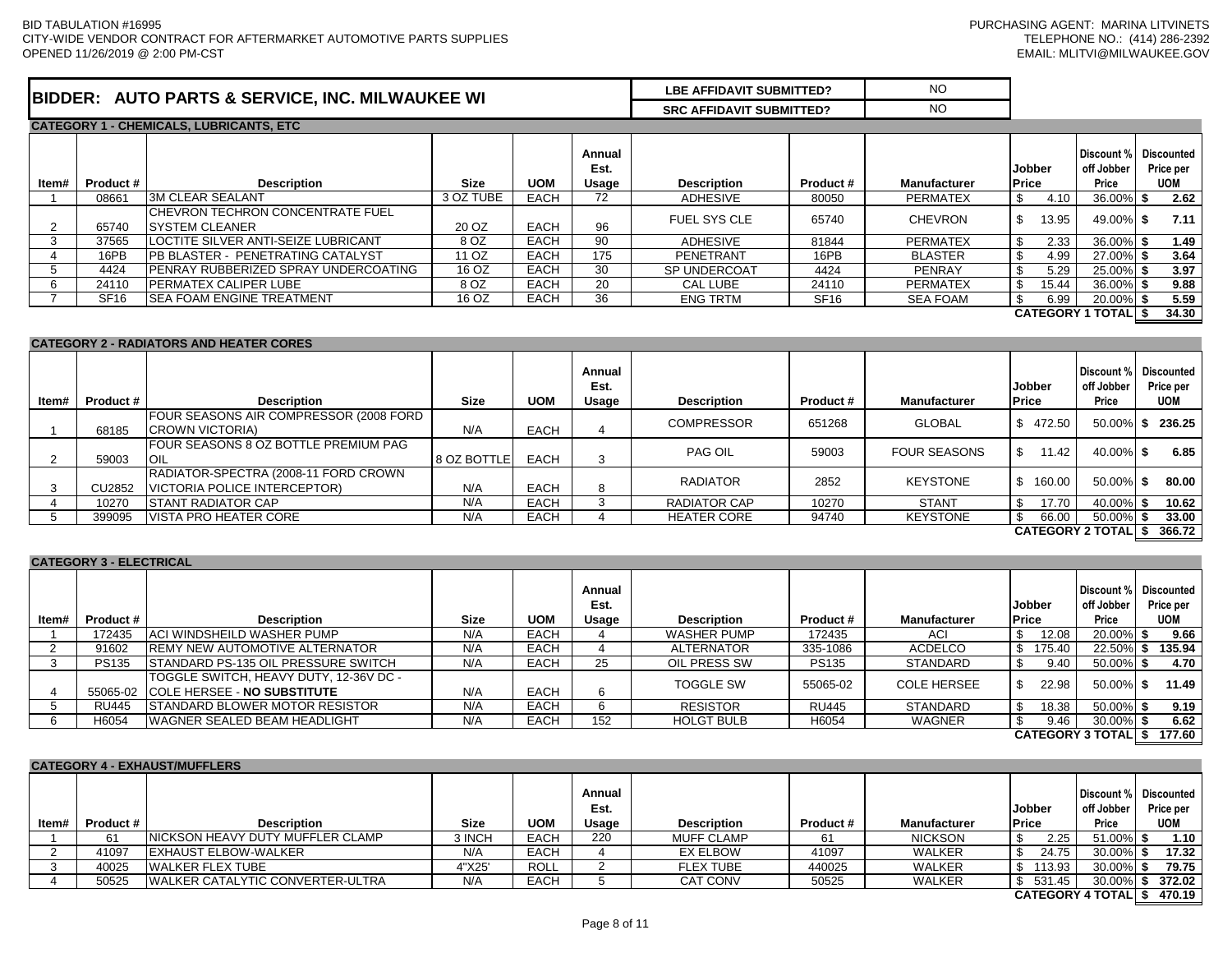## **CATEGORY 5 - IGNITION/EMISSION CONTROL PARTS**

| ltem# | Product #    | <b>Description</b>                                                   | <b>Size</b> | <b>UOM</b>  | Annual<br>Est.<br>Usage | <b>Description</b> | Product #    | <b>Manufacturer</b> | <b>Jobber</b><br>Price  | off Jobber<br>Price | Discount % Discounted<br>Price per<br><b>UOM</b> |
|-------|--------------|----------------------------------------------------------------------|-------------|-------------|-------------------------|--------------------|--------------|---------------------|-------------------------|---------------------|--------------------------------------------------|
|       |              | DC20008 DELPHI DISTRIBUTOR ROTOR                                     | N/A         | <b>EACH</b> |                         | <b>ROTOR</b>       | <b>DR331</b> | STANDARD            | 10.86<br>\$             | 50.00% \$           | 5.43                                             |
|       |              | 234-4012 IDENSO OXYGEN SENSOR                                        | N/A         | <b>EACH</b> | 18                      | <b>O2 SENSOR</b>   | 234-4012     | <b>DENSO</b>        | 32.89                   | 25.00% \$           | 24.66                                            |
|       | <b>DR474</b> | DISTRIBUTION CAP - STANDARD (2000 GMC 2500)<br>W/5.7R)               | N/A         | <b>EACH</b> | 20                      | CAP                | <b>DR474</b> | <b>STANDARD</b>     | \$.<br>47.78            | $50.00\%$ \$        | 23.89                                            |
|       | 27003        | <b>IGATES® SAFETY STRIPE II® - FUEL</b><br><b>ILINE/PCV/EEC HOSE</b> | 5/16"x25'   | <b>FT</b>   | 17                      | HOSE               | 27003        | <b>GATES</b>        | \$ 0.91/FT              |                     | 15.00% \$ 0.77/FT                                |
|       | 438          | SPARK PLUG - CHAMPION (RC 12ECC) - NO<br><b>ISUBSTITUTE</b>          | N/A         | <b>EACH</b> | 56                      | <b>SPARK PLUG</b>  | 438          | <b>CHAMPION</b>     | 2.18                    | 23.00% \$           | 1.67                                             |
|       |              |                                                                      |             |             |                         |                    |              |                     | <b>CATEGORY 5 TOTAL</b> |                     | 56.42                                            |

### **CATEGORY 6 - SUSPENSION**

| ltem# | Product #    | <b>Description</b>                                      | <b>Size</b> | <b>UOM</b>  | Annual<br>Est.<br>Usage | <b>Description</b> | Product#   | <b>Manufacturer</b>    | <b>Price</b> | <b>Jobber</b> | Discount % Discounted<br>off Jobber<br>Price | Price per<br><b>UOM</b> |
|-------|--------------|---------------------------------------------------------|-------------|-------------|-------------------------|--------------------|------------|------------------------|--------------|---------------|----------------------------------------------|-------------------------|
|       |              | <b>HB88508-ABICENTER SUPPORT BEARING ASSEMBLY - SKF</b> | N/A         | <b>EACH</b> |                         | <b>BEARING</b>     | HB88508-AB | <b>PTC</b>             |              | 57.89         | 75.00% \$                                    | 14.47                   |
|       | 32293        | <b>IMONROE SHOCK ABSORBER</b>                           | N/A         | <b>EACH</b> | 38                      | SHOCK ABS          | 32293      | <b>MONROE</b>          |              | 26.49         | $26.00\%$ \$                                 | 19.60                   |
|       | K8685        | <b>IMOOG LOWER BALL JOINT</b>                           | N/A         | <b>EACH</b> | 36                      | L BALL JT          | K8685      | <b>MOOG</b>            |              | 40.81         | 40.00% \$                                    | 24.48                   |
|       | 401-1874 ROD | IRAYBESTOS PROF GRADE CHASSIS OUTER TIE                 | N/A         | <b>EACH</b> | 24                      | <b>OUTER TRE</b>   | ES3694     | <b>MOOG QUICKSTEER</b> |              | 55.78         | $60.00\%$ \$                                 | 22.31                   |
|       | SM5267       | <b>IKYB SHOCK MOUNT KIT</b>                             | N/A         | <b>EACH</b> | 80                      | SHOCK KIT          | PO1136     | <b>MON</b>             |              | 4.98          | 26.00% \$                                    | 3.68                    |
|       |              | 9214-0163 SENSEN SPEEDY STRUT                           | N/A         | <b>EACH</b> | 16                      | <b>COMPL STRUT</b> | 139104     | <b>MON</b>             |              | 156.52        | 26.00%                                       | 115.82                  |
|       |              |                                                         |             |             |                         |                    |            |                        |              |               | <b>CATEGORY 6 TOTALI</b>                     | S 200.36                |

## **CATEGORY 7 - MISCELLANEOUS AUTOMOTIVE PARTS**

|       |           |                                                              |                  |             | Annual<br>Est. |                    |           |                     | Jobber       | Discount %<br>off Jobber | Discounted<br>Price per |
|-------|-----------|--------------------------------------------------------------|------------------|-------------|----------------|--------------------|-----------|---------------------|--------------|--------------------------|-------------------------|
| ltem# | Product # | <b>Description</b>                                           | <b>Size</b>      | <b>UOM</b>  | Usage          | <b>Description</b> | Product # | <b>Manufacturer</b> | <b>Price</b> | Price                    | <b>UOM</b>              |
|       | FG0111    | <b>IDELPHI ELECTRONIC FUEL PUMP</b>                          | N/A              | <b>EACH</b> | 32             | <b>FUEL PUMP</b>   | AFS0759S  | <b>RETECH</b>       | \$<br>152.38 | 15.00%                   | 129.52<br>- 56          |
|       | 630-413   | <b>DORMAN REAR AXLE SHAFT</b>                                | N/A              | <b>EACH</b> | 16             | <b>AXLE SHAFT</b>  | 630-413   | <b>DORMAN</b>       | \$<br>140.28 | 10.00%                   | 126.25<br>- 56          |
|       |           | EDELMANN STANDARD STEEL NUT MALE                             | 3/16" TUBE X     |             |                | <b>FITTING</b>     | 121003    | <b>EDELMANN</b>     | \$<br>0.52   | 20.00% \$                | 0.41                    |
| 3     | 121003    | <b>INVERTED FLARE THREAD</b>                                 | $3/16'$ (3/8-24) | <b>EACH</b> | 16             |                    |           |                     |              |                          |                         |
|       | 10817     | <b>GAS CAP - STANT</b>                                       | N/A              | <b>EACH</b> | 11             | <b>GAS CAP</b>     | 10817     | <b>STANT</b>        | \$<br>4.94   | 40.00%                   | 2.96<br>- \$            |
|       | 27045     | <b>GATES® - WET ARM WIPER HOSE</b>                           | 3/32x50          | FT          | 4 ROLLS        | <b>HOSE</b>        | 3338-50   | <b>THERMOID</b>     | \$0.50/FT    |                          | 25.00% \$ 0.37/FT       |
| 6     | 3VX560    | <b>IGOODYEAR/CONTINENTAL WEDGE BELT</b>                      | N/A              | <b>EACH</b> | 2              | <b>BELT</b>        | 3VX560    | <b>DAYCO</b>        | S.<br>13.28  | 25.00% \$                | 9.96                    |
|       | 580279P   | <b>RAYBESTOS - DISC BRAKE ROTOR</b>                          | N/A              | <b>EACH</b> | 80             | <b>ROTOR</b>       | BD126358E | <b>WAGNER</b>       | \$<br>142.80 | 50.00% \$                | 71.40                   |
|       |           | SP1367PPH RAYBESTOS METALLIC BRAKE PAD                       | N/A              | <b>EACH</b> | 40             | <b>PADS</b>        | SX1363    | <b>WAGNER</b>       | \$<br>75.40  | 40.00% \$                | 45.24                   |
| 9     |           | BD125785 WAGNER BRAKE ROTOR                                  | N/A              | <b>EACH</b> | 160            | <b>ROTOR</b>       | BD125785E | <b>WAGNER</b>       | \$<br>108.79 | 50.00% \$                | 54.39                   |
| 10    | SX931     | <b>WAGNER BRAKE PAD</b>                                      | N/A              | <b>EACH</b> | 80             | <b>PADS</b>        | SX931     | <b>WAGNER</b>       | \$<br>67.03  | 40.00%                   | 40.21                   |
|       | 620T      | SHARK STAR BRIGHT SURFACE PREPERATION P/ 25 PER PKG  PACKAGE |                  |             | 6              | PREP PADS          | 620T      | <b>SHARK</b>        | S.<br>16.99  | 10.00%                   | 15.29<br>- \$           |
|       |           | SURFACE CONDITIONING DISCS, 2" COARSE -                      |                  |             |                | ROLEX DISC         | 07480     | <b>MMM</b>          | \$<br>42.89  | 43.00% \$                | 24.44                   |
| 12    | 07480     | <b>ROLOC STYLE - 3M</b>                                      | 25 PER BOX       | <b>BX</b>   | 10             |                    |           |                     |              |                          |                         |
| 13    | $22 - 1$  | TRICO® EXACT FITt® - WIPER BLADE                             | N/A              | <b>EACH</b> | 400            | <b>BLADES</b>      | $31 - 22$ | <b>ANCO</b>         | \$<br>7.00   | 50.00%                   | 3.50<br>-\$             |
| 14    | 5060923   | <b>DAYCO BELT</b>                                            | N/A              | <b>EACH</b> | 48             | <b>BELT</b>        | 5060923   | <b>DAYCO</b>        | \$<br>32.02  | 25.00%                   | 24.01<br>- 56           |
| 15    | CN-430    | <b>AGS NICOPP BRAKE LINE</b>                                 | N/A              | <b>EACH</b> | 10             | <b>BRAKE LINE</b>  | CN430     | AGS                 | \$<br>4.68   | 12.00% \$                | 4.11                    |
| 16    | 51394     | <b>WIX FILTERS OIL FILTERS</b>                               | N/A              | EACH        | 12             | OIL FILTER         | TL14476   | <b>PUROLATOR</b>    | \$.<br>4.38  | 50.00%                   | 2.19                    |
|       |           |                                                              |                  |             |                |                    |           |                     |              | <b>CATEGORY 7 TOTAL</b>  | 554.25<br>- 55          |

**\$1,859.84 CATEGORIES 1-7 GRAND TOTAL**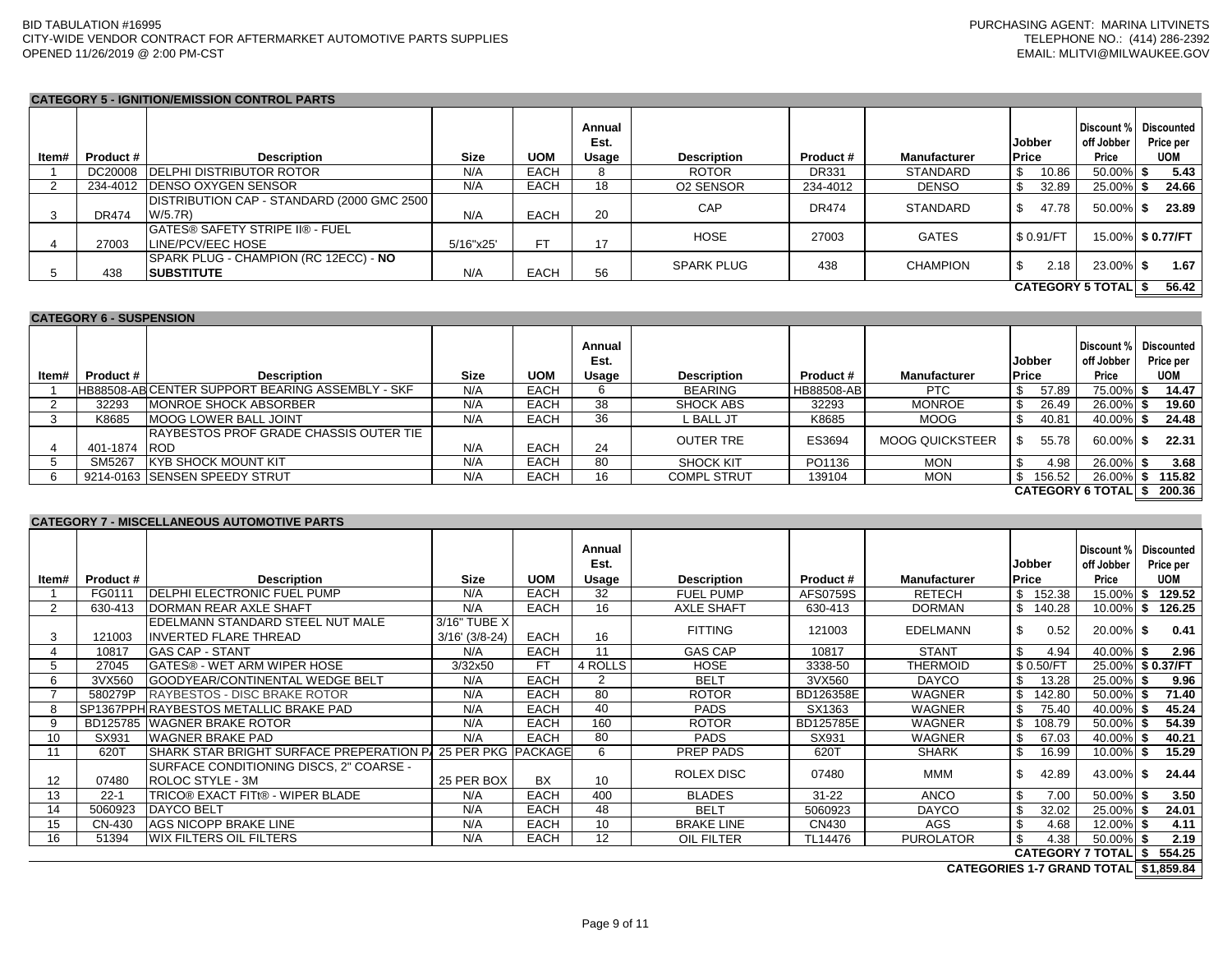**CATEGORY - MISCELLANEOUS**

| NOTE: BIDDER MUST COMPLETE AND RETURN ATTACHMENT "A" WITH THIS BID TO BE ELIGIBLE FOR AN AWARD. BIDDER QUOTING "DISCOUNT % OFF" MUST PROVIDE THE CURRENT JOBBER PRICE |  |  |  |  |
|-----------------------------------------------------------------------------------------------------------------------------------------------------------------------|--|--|--|--|
| <b>DDAVE DADTS</b>                                                                                                                                                    |  |  |  |  |

|                     | <b>BRAKE PARTS</b>                     |               |
|---------------------|----------------------------------------|---------------|
|                     |                                        | Percentage    |
| <b>Brand Name</b>   | <b>Brand Description</b>               | Off           |
| <b>WAGNER BRAKE</b> | PADS/SHOES                             | 40.00%        |
| <b>WAGNER BRAKE</b> | <b>DRUMS/ROTORS</b>                    | 50.00%        |
|                     |                                        |               |
|                     | <b>CHEMICALS/LUBRICANTS</b>            |               |
|                     |                                        | Percentage    |
| <b>Brand Name</b>   | <b>Brand Description</b>               | Off           |
| CRC                 | <b>CHEMICALS</b>                       | 15.00%        |
|                     |                                        |               |
|                     |                                        |               |
|                     | AIR CONDITIONING/HEATER PARTS          |               |
|                     |                                        | Percentage    |
| <b>Brand Name</b>   | <b>Brand Description</b>               | Off           |
| VISTA PRO           | <b>CONDENSORS/HEATER CORES</b>         | 20.00%        |
|                     |                                        |               |
|                     |                                        |               |
|                     | <b>ELECTRICAL PARTS</b>                |               |
|                     |                                        | Percentage    |
| <b>Brand Name</b>   | <b>Brand Description</b>               | Off           |
| <b>BORG WAGNER</b>  | <b>ELECTRICAL</b>                      | 20.00%        |
| <b>DELCO</b>        | <b>ELECTRICAL</b>                      | 22.50%        |
|                     |                                        |               |
|                     | <b>EXHAUST PARTS</b>                   |               |
|                     |                                        | Percentage    |
| <b>Brand Name</b>   | <b>Brand Description</b>               | Off           |
| <b>APGDERLICHS</b>  | <b>EXHAUST</b>                         | 20.00%        |
|                     |                                        |               |
|                     |                                        |               |
|                     | <b>SUSPENSION PARTS</b>                |               |
|                     |                                        | Percentage    |
| <b>Brand Name</b>   | <b>Brand Description</b>               | Off           |
|                     |                                        |               |
| TCN                 | <b>SUSPENSION</b>                      | 40.00%        |
| QUICKSTEER          | <b>SUSPENSION</b>                      | 40.00%        |
|                     |                                        |               |
|                     | <b>MISCELLANEOUS PARTS/SUPPLIES</b>    |               |
|                     |                                        | Percentage    |
| <b>Brand Name</b>   | <b>Brand Description</b>               | Off           |
| <b>TRICO</b>        | <b>WIPER BLADES</b>                    | 25.00%        |
| <b>VARIOUS</b>      | <b>NOT INCLUDED</b>                    | <b>JOBBER</b> |
|                     |                                        |               |
|                     | <b>IGNITION/EMISSION CONTROL PARTS</b> |               |
|                     |                                        | Percentage    |
| <b>Brand Name</b>   | <b>Brand Description</b>               | Off           |
| DELCO               | <b>IGNITION/EMIS</b>                   | 22.50%        |
|                     |                                        |               |
|                     |                                        |               |

**NON-COMPLYING BIDS** WERE RECEIVED FROM THE FOLLOWING:

KAESTNER AUTO ELECTRIC (WAUKESHA, WI) - DID NOT BID ALL PRODUCTS FACTORY MOTOR PARTS (OAK CREEK, WI) - DID NOT BID ALL PRODUCTS

AWARD OF BID WILL RESULT IN MULTIPLE CONTRACTS WITH THE LOWEST RESPONSIVE AND RESPONSIBLE BIDDERS COMPLYING WITH THE BID TERMS AND CONDITIONS, ATTACHMENT A, DELIVERY REQUIREMENTS, FACILITY LOCATION REQUIREMENT, AND SUBMISSION OF ALL REQUIRED DOCUMENTS.